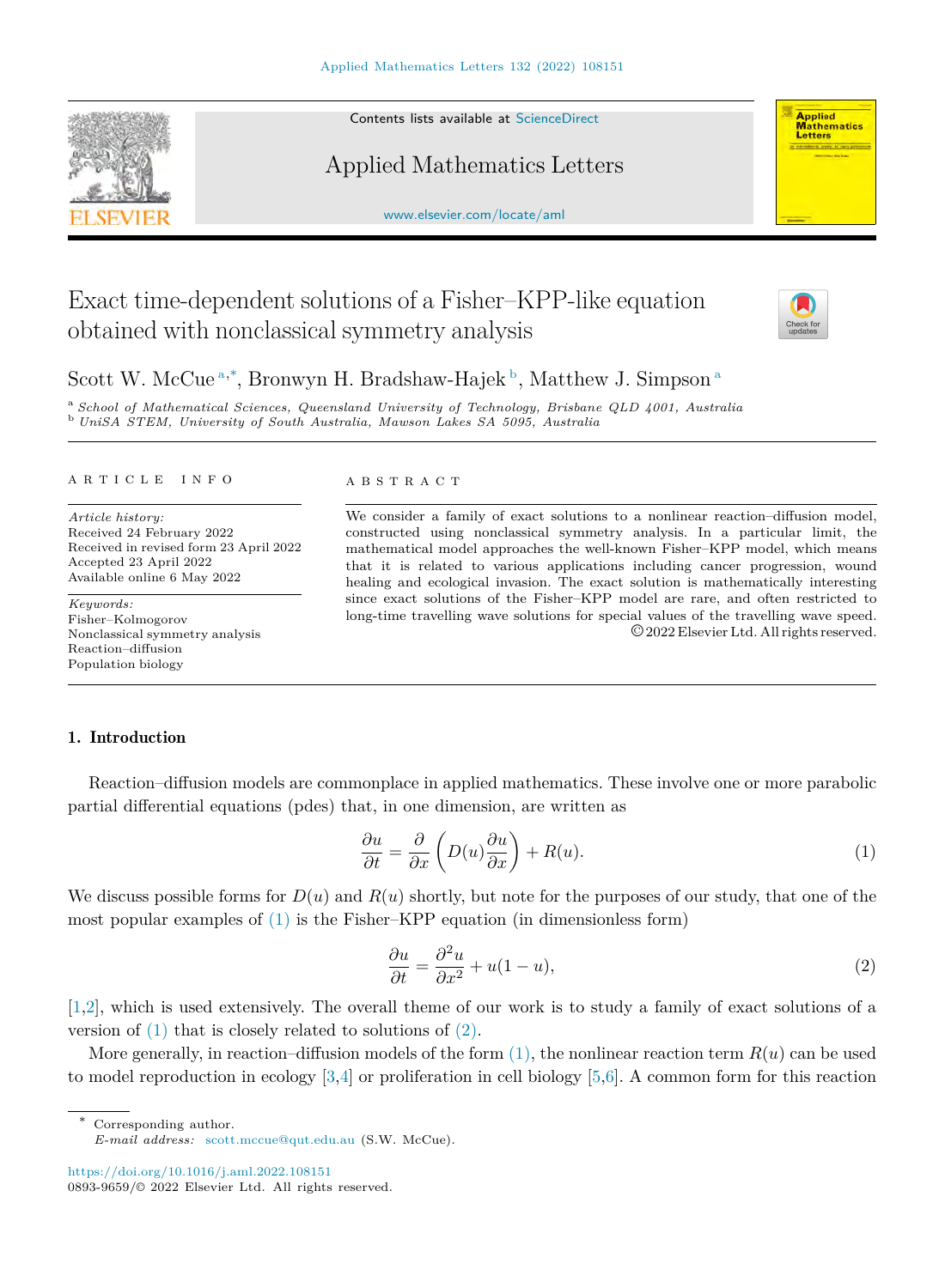

<span id="page-1-1"></span>**Fig. 1. Nonlinear diffusion**  $D(u)$  and source term  $R(u)$ . Functions defined in [\(4](#page-1-0)) are shown for  $\beta = 0.1$  (blue),  $\beta = 1$  (orange) and  $\beta = 10$  (yellow), with the arrows indicating the direction of increasing  $\beta$ . Also included as a dashed black curve is the constant diffusivity and logistic growth functions from the Fisher–KPP Eq. [\(2](#page-0-4)), which  $D(u)$  and  $R(u)$  approach in the limit  $\beta \to \infty$ .

term is (in dimensional variables) the logistic growth term  $R(u) = \lambda u(1 - u/K)$ , where  $\lambda$  is the reproduction rate and  $K$  is the carrying capacity. Indeed, this is the reaction term in  $(2)$  $(2)$ . A feature of the logistic term is that the per capita growth rate  $\lambda(1 - u/K)$  linearly decreases to zero at  $u = K$ . Other qualitatively similar monostable reaction terms  $R(u)$  that retain key properties, including a single local maximum and  $R(0) = R(K) = 0$ , are routinely studied in the literature [[4,](#page-6-3)[7](#page-6-6)]. In this sense, logistic growth falls into a broader, well-studied class of qualitatively similar reaction terms.

Forms for the nonlinear diffusivity  $D(u)$  in ([1\)](#page-0-3) vary depending on the application, although linear diffusion is the most commonly used form (as in the Fisher–KPP model  $(2)$  $(2)$ ). One option is to take the nonlinear diffusion to be  $D(u) = u^n$ , where  $n > 0$  [[6,](#page-6-5)[8\]](#page-6-7). Of particular relevance to our study, in the context of modelling biological cells, is a nonlinear diffusivity  $D(u)$  that is a decreasing function of  $u$  [[9,](#page-6-8)[10\]](#page-6-9).

Much attention has been devoted to deriving exact solutions to versions of  $(1)$  $(1)$ . Travelling wave solutions of the Fisher–KPP Eq. [\(2](#page-0-4)) were first presented by Ablowitz & Zepatella [[11\]](#page-6-10) and then others [[12](#page-6-11),[13\]](#page-6-12). For the more general class of reaction–diffusion Eqs. ([1\)](#page-0-3) with linear diffusion, a number of travelling wave solutions exist [[14–](#page-6-13)[16\]](#page-6-14) and some periodic solutions have been found [[17,](#page-6-15)[18\]](#page-6-16). Nonclassical symmetry solutions have been constructed  $[19,20]$  $[19,20]$  $[19,20]$  $[19,20]$ , and these solutions can also be found using Painlevé analysis  $[21,22]$  $[21,22]$  $[21,22]$ . Fewer exact analytical solutions exist when the diffusivity is nonconstant (and the reaction term is nonzero); however, some nonclassical symmetry solutions for particular forms of *D*(*u*) and *R*(*u*) have been presented in Refs. [\[23](#page-6-21)[–27](#page-6-22)].

Here we report on a family of exact analytical solutions to  $(1)$  $(1)$ ,

$$
u(x,t) = \beta \left[ \exp\left(\ln\left(1 + \frac{u_0}{\beta}\right) \exp(-\beta t) \cos\left(\sqrt{1 + \beta} x\right)\right) - 1 \right], \quad 0 < x < \frac{\pi}{2\sqrt{1 + \beta}},\tag{3}
$$

which hold for

<span id="page-1-2"></span><span id="page-1-0"></span>
$$
D(u) = \frac{\beta}{u + \beta}, \quad R(u) = \beta(1 - u) \ln\left(1 + \frac{u}{\beta}\right). \tag{4}
$$

The form of  $R(u)$  and  $D(u)$  in ([4\)](#page-1-0) is such that [\(1](#page-0-3)) is analogous to ([2\)](#page-0-4), as indicated in [Fig. 1.](#page-1-1) For example,  $R(u)$  is a monostable reaction term with zeros at  $u = 0$  and 1, just like the logistic growth term in ([2\)](#page-0-4). Furthermore, the one-parameter family  $R(u)$  approaches the logistic growth term in the limit  $\beta \to \infty$ , as is clear from [Fig. 1](#page-1-1)(b). The nonlinear diffusivity  $D(u)$  in ([4\)](#page-1-0) is a positive decreasing function of *u* for all  $u > 0$ . Again, the family of functions  $D(u)$  approaches the constant  $D(u) \equiv 1$  in the limit  $\beta \to \infty$ , which reinforces the analogy between these models. Therefore, the exact solutions [\(3](#page-1-2)) fall into the same class of solutions to ([2\)](#page-0-4) and we discuss this connection in some detail.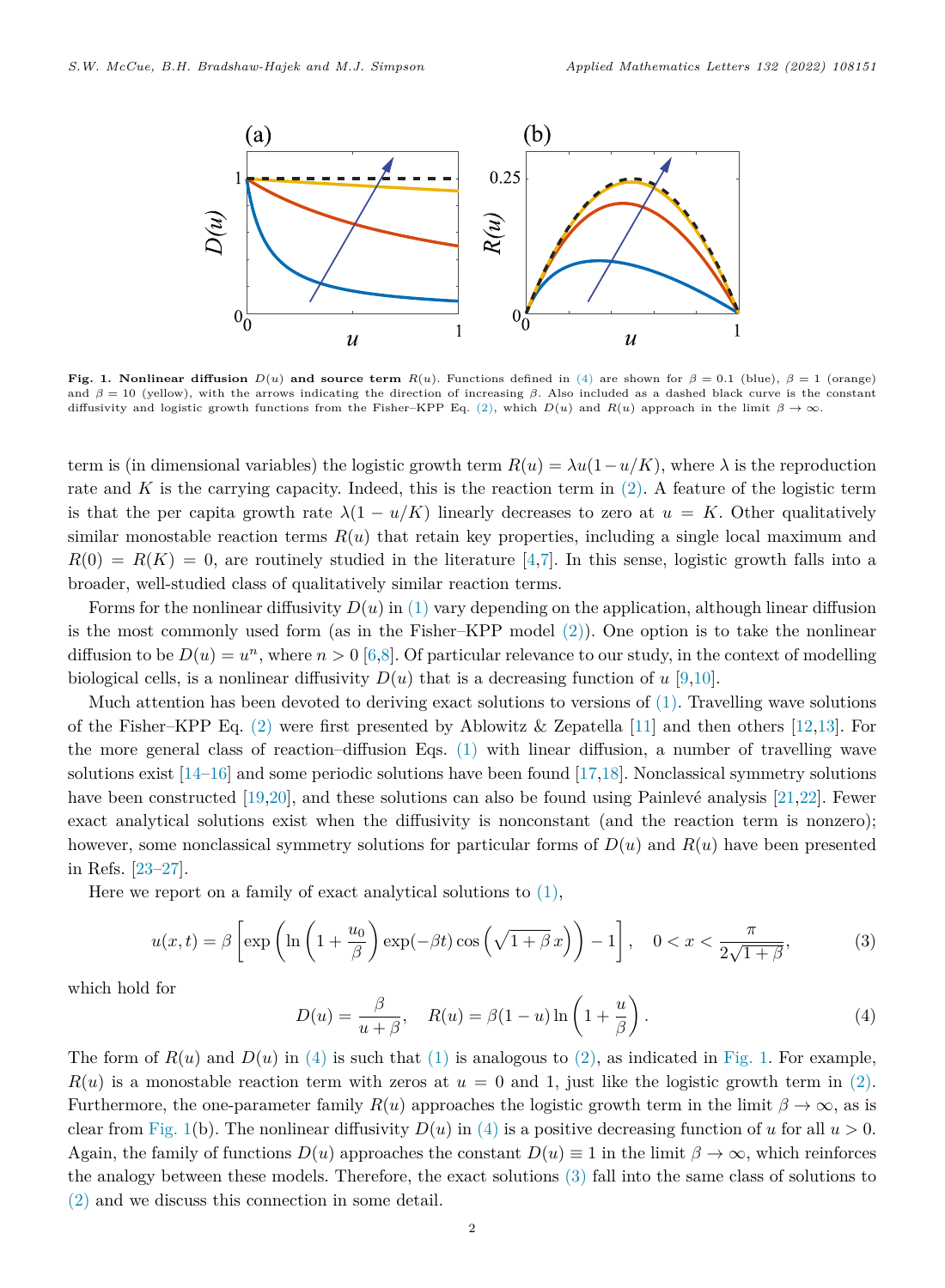Very briefly, the property that  $D(u)$  is a decreasing function of  $u$  can be used to model density-dependent cell motility. Under some circumstances, cells that are more crowded may be more restricted in terms of their movement and therefore less motile, giving rise to lower diffusion at a population scale. For example, Cai et al.  $[9,10]$  $[9,10]$  $[9,10]$  $[9,10]$  use the exact form for  $D(u)$  given in  $(4)$  $(4)$  $(4)$  in their studies of cell migration, explaining that this term models contact inhibition of cell locomotion. As part of their work, they fit their model to experimental data using fibroblast cells to estimate parameters, including the value of  $\beta$  in  $D(u)$  [[10\]](#page-6-9).

The content of the letter is as follows. We summarise in Section [2.1](#page-2-0) the nonclassical symmetry analysis that leads to ([3\)](#page-1-2). In Section [2.2](#page-3-0) we explain how the solutions describe population extinction. Limits of large and small  $\beta$  are treated briefly in Section [2.3](#page-3-1), noting the connection with Eq. ([2\)](#page-0-4), while a further illustrative example is provided in Section [2.4](#page-4-0). We close in Section [3](#page-5-0) with a discussion.

## 2. Derivation and interpretation

### *2.1. Nonclassical symmetry solution of the nonlinear reaction–diffusion equation*

<span id="page-2-0"></span>Classical Lie point symmetry analysis, first introduced by Sophus Lie, provides a systematic way to search for the invariant quantities in a differential equation, by seeking transformations that leave the equation of interest invariant. These classical symmetries can lead to the well-known travelling wave solutions or scale-invariant solutions (for more detail see for example [[28,](#page-6-23)[29\]](#page-7-0)). Galaktionov, et al. [[30\]](#page-7-1) provided the first complete classical symmetry classification for equations of type ([1\)](#page-0-3).

The nonclassical symmetry (or Q-conditional) method was first introduced by Bluman and Cole [[31\]](#page-7-2), where we again seek transformations that leave the equation of interest invariant, but also require that the invariant surface condition be satisfied. This approach can sometimes result in additional symmetries that cannot be found using the classical method. If nonclassical symmetries can be found, they can be used in the same way as those found using the classical method. That is, the differential equation can be simplified and an analytic solution may be constructed. The most complete nonclassical symmetry analysis of equations of type  $(1)$  $(1)$  is given in Refs. [[23,](#page-6-21)[24\]](#page-6-24).

To construct the exact solution [\(3](#page-1-2)) we use a nonclassical symmetry admitted by Eq. ([1\)](#page-0-3) whenever  $R(u)$ and  $D(u)$  are related by [\[23](#page-6-21),[24\]](#page-6-24)

$$
R(u) = \left(\alpha - \frac{\beta}{D(u)}\right) \int_{u^*}^u D(u') \, \mathrm{d}u',\tag{5}
$$

where  $u^*$  is one of the zeros of  $R(u)$  (here we choose  $u^* = 0$ ) and  $\alpha$  and  $\beta$  are constants. Eq. [\(1](#page-0-3)) can be reduced to the Helmholtz equation  $\Psi_{xx} + \alpha \Psi = 0$ , where  $\Psi(x)$  is related to  $u(x, t)$  by

<span id="page-2-4"></span><span id="page-2-3"></span><span id="page-2-1"></span>
$$
\int_{u^*}^{u} D(u') \, \mathrm{d}u' = e^{-\beta t} \, \Psi. \tag{6}
$$

When  $\alpha = k^2 > 0$ , solutions to the Helmholtz equation can be written in terms of sine and cosine functions,

<span id="page-2-5"></span><span id="page-2-2"></span>
$$
\Psi(x) = c_1 \sin kx + c_2 \cos kx,\tag{7}
$$

where  $c_1$  and  $c_2$  are constants.

A pair of nonlinear reaction and diffusion terms that satisfy relationship [\(5](#page-2-1)) and are analogous to the Fisher–KPP equation are

$$
D(u) = \frac{\beta(1-b)}{\alpha(u-b)}, \qquad R(u) = \beta(1-u)\ln\left(1-\frac{u}{b}\right). \tag{8}
$$

The solution of ([1\)](#page-0-3) with  $D(u)$  and  $R(u)$  given by [\(8](#page-2-2)) can be found by rearranging transformation [\(6](#page-2-3)) to obtain

$$
u(x,t) = b \left[ 1 - \exp \left( \frac{\alpha}{\beta(b-1)} \exp(-\beta t) \Psi(x) \right) \right].
$$
 (9)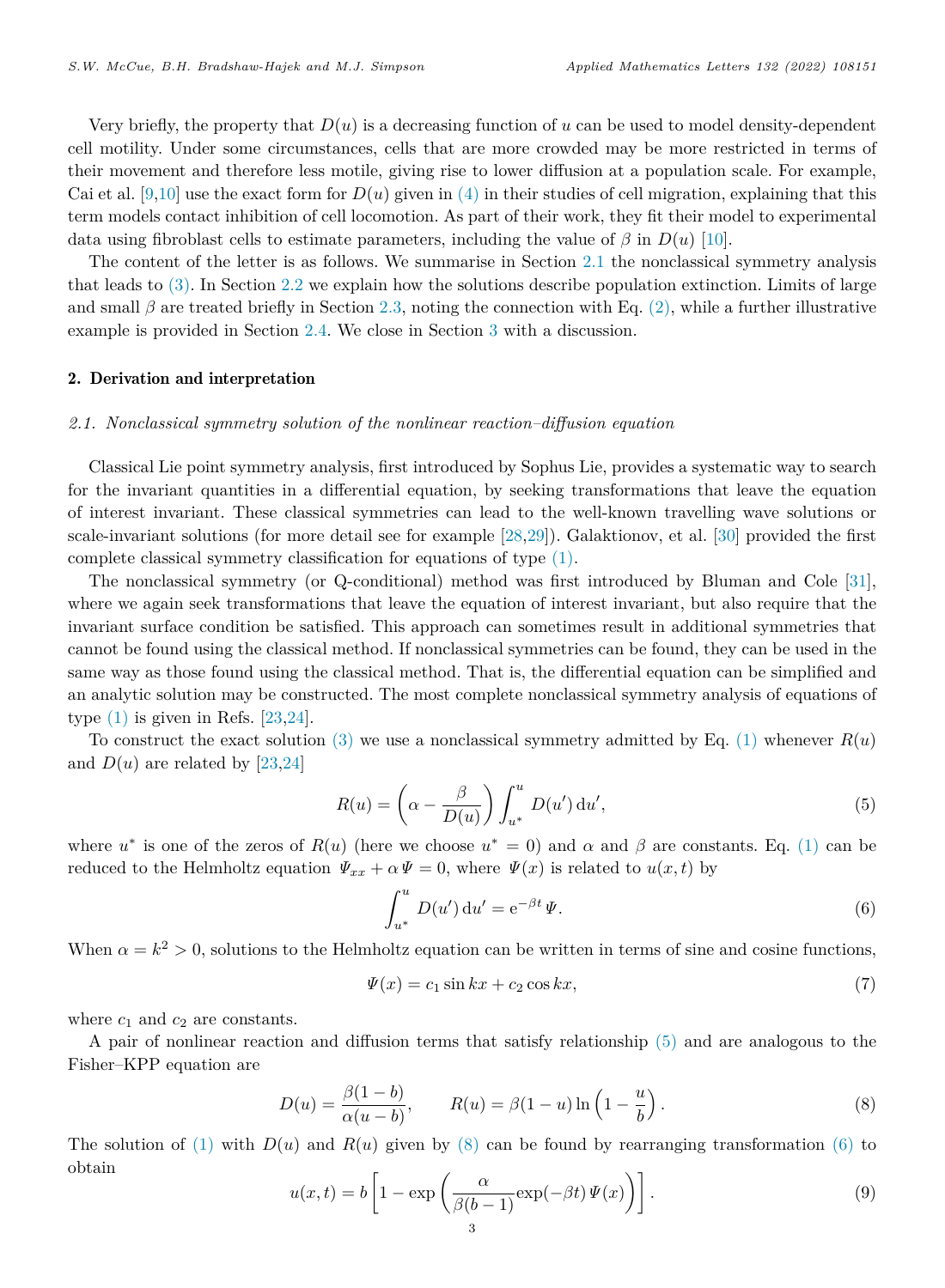## *2.2. One-parameter family of solutions*

<span id="page-3-0"></span>To reduce the number of parameters in [\(7](#page-2-4)) and ([9\)](#page-2-5), we are motivated by the linear problem [[32\]](#page-7-3)

$$
\frac{\partial u}{\partial t} = \frac{\partial^2 u}{\partial x^2} + u, \quad 0 < x < L,\tag{10}
$$

<span id="page-3-3"></span>
$$
\frac{\partial u}{\partial x} = 0 \quad \text{on} \quad x = 0,\tag{11}
$$

<span id="page-3-5"></span><span id="page-3-4"></span><span id="page-3-2"></span>
$$
u = 0, \quad \text{on} \quad x = L,\tag{12}
$$

$$
u(x,0) = f(x), \quad 0 < x < L,\tag{13}
$$

for which an exact solution can be found using separation of variables. For large time, this solution behaves like  $u \sim A_1 e^{-(\pi^2/4L^2-1)t} \cos{(\pi x/2L)}$ , where  $A_1$  is related to the initial condition [\(13](#page-3-2)). In the derivation of  $(10)$  $(10)$ – $(13)$  $(13)$  from a dimensional system, the length-scale and time-scale of the original physical problem are related to the dimensional diffusion coefficient and growth rate parameter in the usual way so that the pde  $(10)$  $(10)$  does not contain any parameters. Apart from the initial condition  $(13)$  $(13)$ , the only parameter in  $(10)$ – $(13)$ is *L*. The final key point to note about  $(10)$  $(10)$ – $(13)$  $(13)$  is that, because the sign of the eigenvalue  $-\pi^2/4L^2 + 1$ dictates long-time behaviour, clearly the solution of  $(10)$  $(10)$ – $(13)$  $(13)$  grows without bound if  $L > \pi/2$  and decays (goes extinct) if  $L < \pi/2$ .

Returning to ([1\)](#page-0-3), the properties of solution [\(9](#page-2-5)) become much clearer if we choose the diffusion and reaction functions in [\(8](#page-2-2)) so that  $D(u) \to 1$  and  $R(u) \sim u$  as  $u \to 0$ . In other words, for small population density *u*, we want our nonlinear system to behave close to the linear system  $(10)$  $(10)$ – $(13)$  $(13)$ . As a result of this argument, we choose  $b = -\beta$ ,  $\alpha = 1 + \beta$ . Further, to match the boundary conditions ([11\)](#page-3-4)–([12\)](#page-3-5), we choose  $c_1 = 0$ . Finally, to ensure  $u(0,0) = u_0$ , say, we choose  $c_2 = -\beta \ln(1 + u_0/\beta)$ .

Before moving on, it is worth noting we are free to replace  $t$  with  $t - t_0$  in [\(3\)](#page-1-2), since the original pde [\(1](#page-0-3)) is invariant under translations in time. However, in that case the term  $\ln(1 + u_0/\beta)e^{\beta t_0}$  is a constant, so changing  $t_0$  is equivalent to redefining  $u_0$ . Therefore it is only worth keeping one of  $u_0$  or  $t_0$ . We choose to keep the former.

With a single parameter  $\beta$ , we can illustrate the exact solutions with representative values of  $\beta$ . For example, we show in Fig.  $2(a)$ –(c) the solutions [\(3](#page-1-2)) for  $\beta = 0.1$ , 1 and 10 (solid black curves), where the arrow indicates increasing time. There are qualitatively similar features in each case. For example, the solutions have the property  $\partial u/\partial x = 0$  at  $x = 0$ , corresponding to no flux at the left boundary. Further, the solutions have the property  $\sigma u/\sigma x = \sigma dx x = \sigma$ , corresponding to no has at the return boundary. Turning, the solutions each have  $u = 0$  at  $x = \pi/(2\sqrt{1+\beta})$ , which is a Dirichlet condition at the right boundary. Thus, physically speaking, there is a loss of mass at the right boundary and indeed *u* continues to decay until the population goes extinct as  $t \to \infty$ . Note the domain for [\(3](#page-1-2)) is decreasing in size as  $\beta$  increases. Also included in Fig.  $2(a)$ –(c) are numerical solutions (green dashed), computed using finite differences with a no-flux and Dirichlet conditions at the left and right boundaries, respectively, with the details included on [GitHub](https://github.com/ProfMJSimpson/FisherKPP). Clearly there is a very good match, confirming the derivation of the exact solution. We return to [Fig. 2](#page-4-1) shortly.

#### *2.3. Asymptotic limits*

<span id="page-3-1"></span>The regime  $\beta \gg 1$  is interesting since, from [\(4](#page-1-0)),

<span id="page-3-6"></span>
$$
D(u) \sim 1 - \frac{u}{\beta}, \quad R(u) \sim u(1 - u) + \frac{u^2(1 - u)}{2\beta}, \quad \text{as} \quad \beta \to \infty.
$$
 (14)

That is, for large  $\beta$ , to leading order the diffusion term is constant and the reaction term is logistic. Therefore, the reaction–diffusion Eq. ([1\)](#page-0-3) with ([4\)](#page-1-0) is a close approximation of the Fisher–KPP Eq. [\(2](#page-0-4)). In this limit,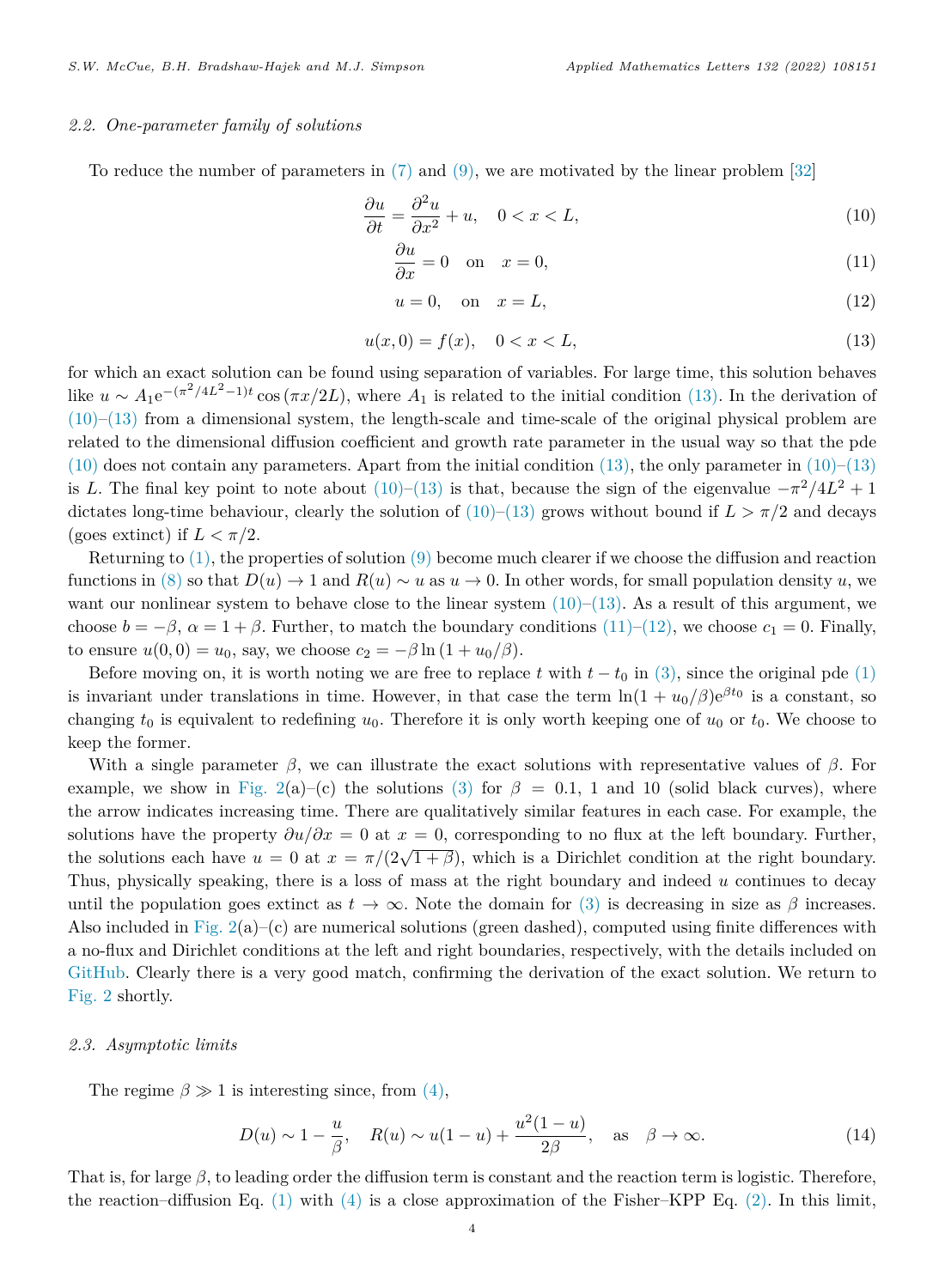

<span id="page-4-1"></span>**Fig. 2. Exact time-dependent solutions of** [\(1](#page-0-3)). (a)–(c) Exact (solid black) and numerical (dashed green) solutions for  $\beta = 0.1, 1$ and 10, respectively, with the arrows showing the direction of increasing *t*. Profiles in (a)–(c) are given at  $\beta t = 0, 2, 4, 6$  and 8,  $\beta t = 0, 0.2, 0.5, 1$  and 2, and  $\beta t = 0, 1, 2, 5$  and 10, respectively. Profiles in (d)–(f) compare numerical solutions for  $u(x, 0) = 1$  with the exact solutions ([3\)](#page-1-2) with *u*<sup>0</sup> chosen so that the initial mass is the same in each case. In (d)–(f) profiles are compared at *βt* = 0*,* 4*,* 6 and 8,  $\beta t = 0, 1, 2$  and 3, and  $\beta t = 0, 0.1, 0.2$  and 0.3. Numerical solutions are obtained using the method of lines where the *x* variable is discretised on a uniform mesh with 201 grid points.

from ([3\)](#page-1-2) we have  $u \sim u_0 e^{-\beta t} \cos(\sqrt{1+\beta}x)$  on  $0 < x < \pi/(2\sqrt{1+\beta})$  as  $\beta \to \infty$ . Note the domain length continues to shrink as *β* increases.

In the limit  $\beta \to 0^+$ , we have  $\pi/(2\sqrt{1+\beta}) \to \pi/2^-$ , so the domain for the exact solution ([3\)](#page-1-2) when  $\beta \ll 1$ is approximately  $0 < x < \pi/2$ . For  $\beta \ll 1$ , the nonlinear diffusivity  $D(u)$  is not close to being constant, as we can see from [Fig. 1\(](#page-1-1)a). While the solution  $u(x, t)$  decays very slowly for  $\beta \ll 1$ , ultimately for  $t \gg 1/\beta$ the population density becomes small and  $u \sim \beta \ln(1 + u_0/\beta) e^{-\beta t} \cos(\sqrt{1 + \beta}x)$  in this regime.

#### *2.4. Illustrative example*

<span id="page-4-0"></span>As is common with exact solutions that come from symmetry analysis, we are not free to choose the initial condition in  $(3)$  $(3)$ ; instead, the solution at  $t = 0$  must be

<span id="page-4-2"></span>
$$
u(x,0) = \beta \left[ \exp \left( \ln \left( 1 + \frac{u_0}{\beta} \right) \cos \left( \sqrt{1 + \beta} \, x \right) \right) - 1 \right]. \tag{15}
$$

However, we are free to choose  $u_0 = u(0,0)$  to illustrate a simple but practical example. Suppose we are studying ([1\)](#page-0-3) and employ the obvious initial condition from a mathematical modelling perspective, namely  $u(x,0) = 1$  for  $0 < x < L$ . In this case the initial mass of the solution is L. With this in mind, we choose the value of  $u_0$  in our exact solution ([3\)](#page-1-2) so the initial mass of the solution is  $\pi/(2\sqrt{1+\beta})$  (remembering the value of  $u_0$  in our exact solution (3) so the initial mass of the solution is  $\pi/(2\sqrt{1+\beta})$  (remembering that  $L = \pi/(2\sqrt{1+\beta})$  for ([3\)](#page-1-2)). By integrating ([15\)](#page-4-2) from  $x = 0$  to  $\pi/(2\sqrt{1+\beta})$ , we arrive at the nonlinear algebraic equation

<span id="page-4-3"></span>
$$
\frac{1}{\beta} + 1 = J_0 \left( \ln \left( \frac{\beta + u_0}{\beta} \right) \right) + L_0 \left( \ln \left( \frac{\beta + u_0}{\beta} \right) \right),\tag{16}
$$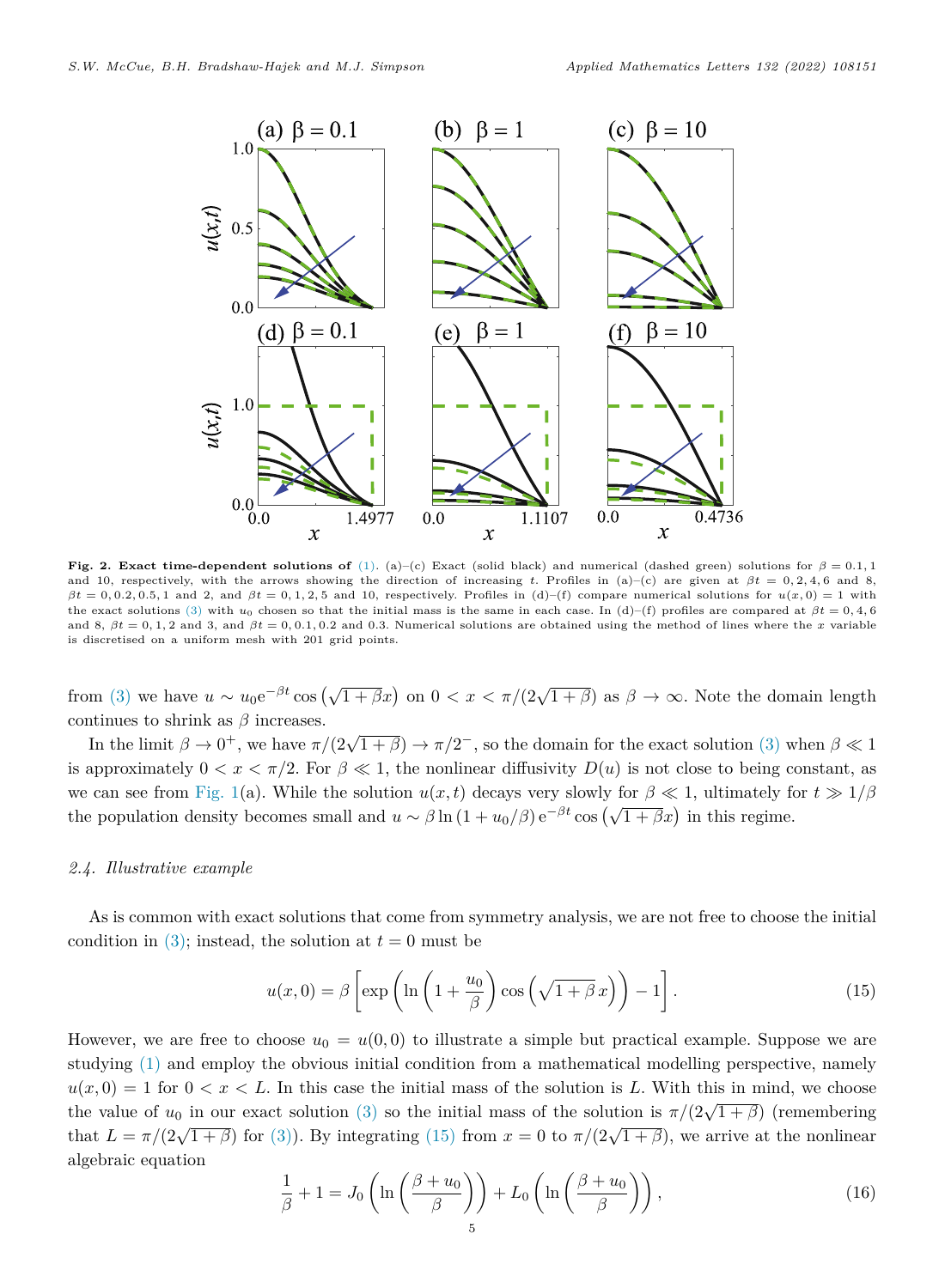where  $J_0(x)$  is the Bessel function of the first kind and  $L_0(x)$  is a modified Struve function of the first kind. For a given *β*, we can solve ([16\)](#page-4-3) for *u*<sup>0</sup> numerically, for example using Newton's method. The result of these calculations is illustrated in Fig.  $2(d)$ –(f). Here, numerical solutions (green dashed) computed for the physically interesting initial condition  $u(x, 0) = 1$  are compared to the exact solution with  $u_0$  found from ([16\)](#page-4-3). While there is no match for small time, we argue that the exact solutions [\(3](#page-1-2)) provide reasonably good approximations for the numerical solutions for intermediate to large times.

## 3. Discussion

<span id="page-5-0"></span>In this article we have analysed a one-parameter family of exact solutions [\(3](#page-1-2)) of reaction–diffusion model  $(1)$  $(1)$ , where the nonlinear diffusion and reaction terms are given by  $(4)$  $(4)$ . To put this work into context, these exact solutions are qualitatively similar to solutions of the well-known Fisher–KPP model

$$
\frac{\partial u}{\partial t} = \frac{\partial^2 u}{\partial x^2} + u(1 - u), \quad 0 < x < L,\tag{17}
$$

<span id="page-5-1"></span>
$$
\frac{\partial u}{\partial x} = 0 \quad \text{on} \quad x = 0,\tag{18}
$$

<span id="page-5-3"></span><span id="page-5-2"></span>
$$
u = 0, \quad \text{on} \quad x = L,\tag{19}
$$

$$
u(x,0) = f(x), \quad 0 < x < L,\tag{20}
$$

provided  $L < \pi/2$ . This correspondence is possible because both  $R(u)$  and the logistic growth term  $u(1-u)$ are monostable with roots at  $u = 0$  and  $u = 1$  and both functions are asymptotic to *u* as  $u \to 0$ . Indeed, for the one-parameter family of exact solutions  $(3)-(4)$  $(3)-(4)$  $(3)-(4)$  and all solutions to the Fisher–KPP model  $(17)-(20)$  $(17)-(20)$  $(17)-(20)$  $(17)-(20)$ , we have

$$
u \sim U_1 e^{-(\pi^2/4L^2 - 1)t} \cos\left(\frac{\pi x}{2L}\right) \quad \text{as} \quad t \to \infty,
$$
\n(21)

where *L* is: any constant  $0 < L < \pi/2$  for the Fisher–KPP model; related to  $\beta > 0$  for our exact solutions ([3\)](#page-1-2) via  $L = \pi/(2\sqrt{1+\beta})$ . Further, the constant  $U_1$  in [\(21](#page-5-3)) is: related to  $f(x)$  in ([20\)](#page-5-2) in Fisher–KPP in a complicated way; or given by  $U_1 = \beta \ln(1 + u_0/\beta)$  for our exact solutions ([3\)](#page-1-2). Therefore, in this sense, the exact solutions [\(3](#page-1-2)) are perfectly sensible and consistent with previous understanding of these types of reaction–diffusion models (including the extinction property  $L < \pi/2$ , for example [[33–](#page-7-4)[35\]](#page-7-5)). Finally, an additional connection is that [\(1](#page-0-3)) with ([4\)](#page-1-0) approaches the Fisher–KPP equation in the limit  $\beta \to \infty$ , as indicated by ([14\)](#page-3-6).

There is the usual downside that comes from symmetry analysis, which is that we are not free to change the initial condition [\(15](#page-4-2)) to suit the physical application or experimental data, for example. Regardless, [\(15](#page-4-2)) is a decreasing function with properties  $u(0,0) = u_0$  and  $u(L,0) = 0$ , which is certainly reasonable, provided  $u_0 = \mathcal{O}(1)$ . Of course, what makes the family of exact solutions ([3\)](#page-1-2) exceptional and worth recording is not whether they match a particular initial condition, but rather that fully explicit time-dependent solutions to nonlinear reaction–diffusion models are very rare. Further, apart from explicitly showing how the solution evolves, these formulae can also be used as benchmarks for numerical simulations, for example by researchers or in undergraduate courses for numerical methods in nonlinear pdes.

We close by mentioning that the particular nonclassical symmetry used to construct solution ([9\)](#page-2-5) is valid in any number of dimensions and in any coordinate system [[36\]](#page-7-6), so that solutions to Eq. ([1\)](#page-0-3) with nonlinear diffusivity and reaction given by [\(8](#page-2-2)) could be constructed in R *<sup>n</sup>*. For example, in radially symmetric coordinates in  $\mathbb{R}^2$ , the solution [\(9](#page-2-5)) will still be valid, however the solution of the Helmholtz equation,  $\Psi(r)$ , will be written in terms of Bessel functions and hold on  $L < \lambda/\sqrt{1+\beta}$ , where  $\lambda$  is the first zero of the Bessel function  $J_0(x)$  (in  $\mathbb{R}^3$  the solution will be in terms of spherical Bessel functions [[27\]](#page-6-22)). The higher dimensional analogue of many of the other results presented here can also be produced, for example the solution will decay and become extinct as  $t \to \infty$ .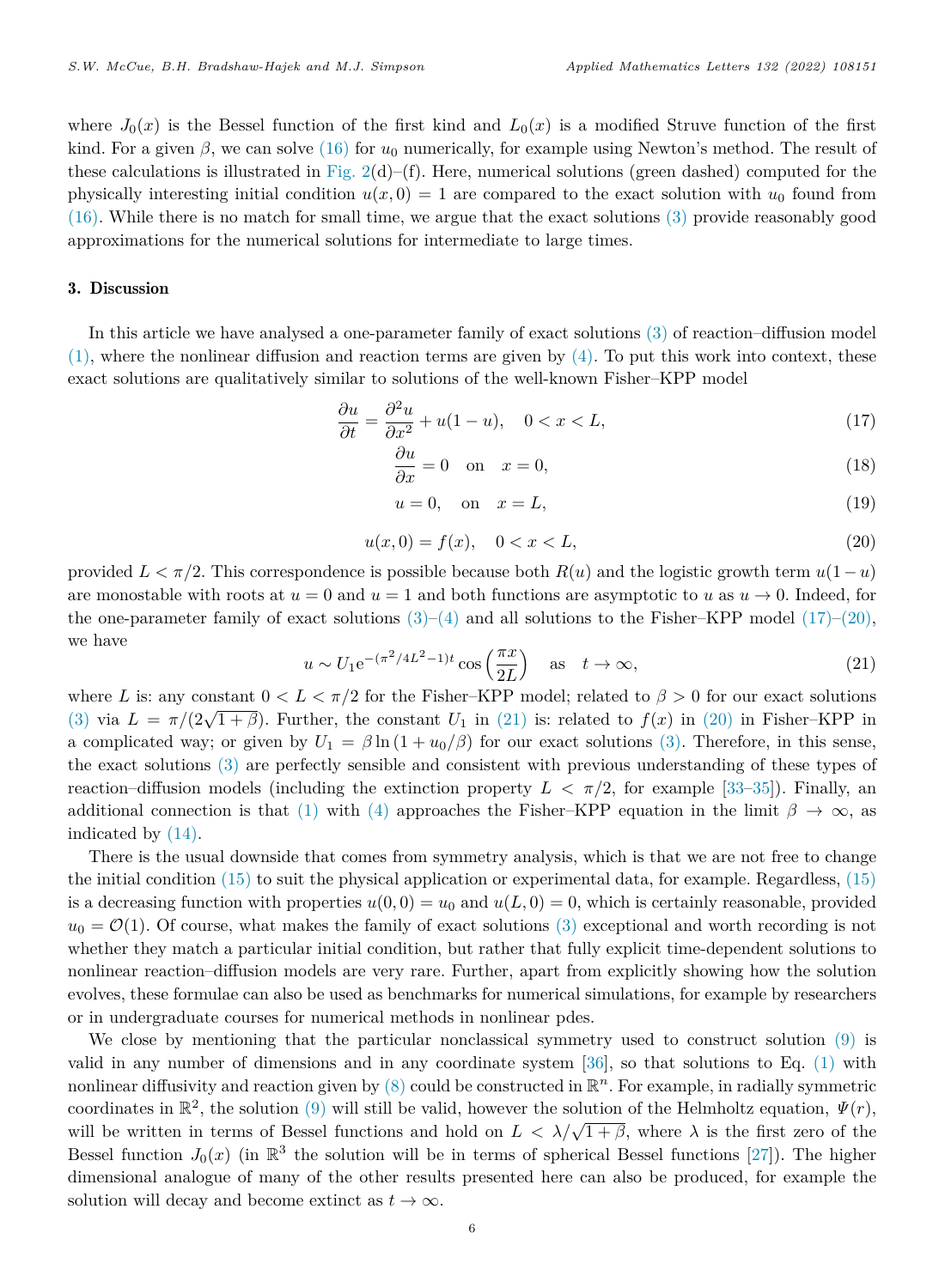## Acknowledgements

This work is supported by the Australian Research Council (DP200100177, DP200102130). The authors thank the Australian Mathematical Sciences Institute for funding the Workshop, "PDEs in Mathematical Biology" hosted jointly at QUT and UniSA in June 2021, which motivated the current research.

## Appendix A. Supplementary data

Supplementary material is available at [GitHub](https://github.com/ProfMJSimpson/FisherKPP).

## References

- <span id="page-6-0"></span>[1] [R.A. Fisher, The wave of advance of advantageous genes, Ann. Eugen. 7 \(1937\) 355–369.](http://refhub.elsevier.com/S0893-9659(22)00139-2/sb1)
- <span id="page-6-1"></span>[2] [A.N. Kolmogorov, P.G. Petrovskii, N.S. Piskunov, A study of the diffusion equation with increase in the amount of](http://refhub.elsevier.com/S0893-9659(22)00139-2/sb2) [substance, and its application to a biological problem, Moscow Univ. Math. Bull. 1 \(1937\) 1–26.](http://refhub.elsevier.com/S0893-9659(22)00139-2/sb2)
- <span id="page-6-2"></span>[3] [V. Melica, S. Invernizzi, G. Caristi, Logistic density-dependent growth of an](http://refhub.elsevier.com/S0893-9659(22)00139-2/sb3) *Aurelia aurita* polyps population, Ecol. [Model. 291 \(2014\) 1–5.](http://refhub.elsevier.com/S0893-9659(22)00139-2/sb3)
- <span id="page-6-3"></span>[4] [M.J. Simpson, A.P. Browning, D.J. Warne, O.J. Maclaren, R.E. Baker, Parameter identifiability and model selection](http://refhub.elsevier.com/S0893-9659(22)00139-2/sb4) [for sigmoid population growth models, J. Theor. Biol. 535 \(2022\) 110998.](http://refhub.elsevier.com/S0893-9659(22)00139-2/sb4)
- <span id="page-6-4"></span>[5] [S.T. Vittadello, S.W. McCue, G. Gunasingh, N.K. Haass, M.J. Simpson, Mathematical models for cell migration with](http://refhub.elsevier.com/S0893-9659(22)00139-2/sb5) [real–time cell cycle dynamics, Biophys. J. 114 \(2018\) 1241–1253.](http://refhub.elsevier.com/S0893-9659(22)00139-2/sb5)
- <span id="page-6-5"></span>[6] [J.A. Sherratt, J.D. Murray, Models of epidermal wound healing, Proc. R. Soc. Lond. Ser. B 241 \(1990\) 29–36.](http://refhub.elsevier.com/S0893-9659(22)00139-2/sb6)
- <span id="page-6-6"></span>[7] [W. Jin, C.J. Penington, S.W. McCue, M.J. Simpson, Stochastic simulation tools and continuum models for describing](http://refhub.elsevier.com/S0893-9659(22)00139-2/sb7) [two-dimensional collective cell spreading with universal growth functions, Phys. Biol. 13 \(2016\) 056003.](http://refhub.elsevier.com/S0893-9659(22)00139-2/sb7)
- <span id="page-6-7"></span>[8] [S.W. McCue, W. Jin, T.J. Moroney, K.-Y. Lo, S.-E. Chou, M.J. Simpson, Hole-closing model reveals exponents for](http://refhub.elsevier.com/S0893-9659(22)00139-2/sb8) [nonlinear degenerate diffusivity functions in cell biology, Phys. D Nonlinear Phenom. 398 \(2019\) 130–140.](http://refhub.elsevier.com/S0893-9659(22)00139-2/sb8)
- <span id="page-6-8"></span>[9] [A.Q. Cai, K.A. Landman, B.D. Hughes, Modelling directional guidance and motility regulation in cell migration, Bull.](http://refhub.elsevier.com/S0893-9659(22)00139-2/sb9) [Math. Biol. 68 \(2006\) 25–52.](http://refhub.elsevier.com/S0893-9659(22)00139-2/sb9)
- <span id="page-6-9"></span>[10] [A.Q. Cai, K.A. Landman, B.D. Hughes, Multi-scale modeling of a wound-healing cell migration assay, J. Theor. Biol.](http://refhub.elsevier.com/S0893-9659(22)00139-2/sb10) [245 \(2007\) 576–594.](http://refhub.elsevier.com/S0893-9659(22)00139-2/sb10)
- <span id="page-6-10"></span>[11] [M. Ablowitz, A. Zeppetella, Explicit solutions of Fisher's equation for a special wave speed, Bull. Math. Biol. 41 \(1979\)](http://refhub.elsevier.com/S0893-9659(22)00139-2/sb11) [835–840.](http://refhub.elsevier.com/S0893-9659(22)00139-2/sb11)
- <span id="page-6-11"></span>[12] [P. Kaliappan, An exact solution for travelling waves of](http://refhub.elsevier.com/S0893-9659(22)00139-2/sb12)  $u_t = Du_{xx} + u - u^k$ , Phys. D Nonlinear Phenom. 11 (1983) [368–374.](http://refhub.elsevier.com/S0893-9659(22)00139-2/sb12)
- <span id="page-6-12"></span>[13] [S.W. McCue, M. El-Hachem, M.J. Simpson, Exact sharp–fronted travelling wave solutions of the Fisher–KPP equation,](http://refhub.elsevier.com/S0893-9659(22)00139-2/sb13) [Appl. Math. Lett. 114 \(2021\) 106918.](http://refhub.elsevier.com/S0893-9659(22)00139-2/sb13)
- <span id="page-6-13"></span>[14] [Y. Kametaka, On the nonlinear diffusion equation of Kolmogorov-Petrovskii-Piskunov type, Osaka J. Math. 13 \(1976\)](http://refhub.elsevier.com/S0893-9659(22)00139-2/sb14) [11–66.](http://refhub.elsevier.com/S0893-9659(22)00139-2/sb14)
- [15] [H.P. McKean, Nagumo's equation, Adv. Math. 4 \(1970\) 209–223.](http://refhub.elsevier.com/S0893-9659(22)00139-2/sb15)
- <span id="page-6-14"></span>[16] [J. Rinzel, Neutrally stable travelling wave solutions of nerve conduction equations, J. Math. Biol. 2 \(1975\) 205–217.](http://refhub.elsevier.com/S0893-9659(22)00139-2/sb16)
- <span id="page-6-15"></span>[17] [G.A. Carpenter, Periodic solutions of nerve impulse equations, J. Math. Anal. Appl. 58 \(1977\) 152–173.](http://refhub.elsevier.com/S0893-9659(22)00139-2/sb17)
- <span id="page-6-16"></span>[18] [S. Hastings, The existence of periodic solutions to Nagumo's equations, Q. J. Math. 25 \(1974\) 369–378.](http://refhub.elsevier.com/S0893-9659(22)00139-2/sb18)
- <span id="page-6-17"></span>[19] [D.J. Arrigo, J.M. Hill, P. Broadbridge, Nonclassical symmetry reductions of the linear diffusion equation with a nonlinear](http://refhub.elsevier.com/S0893-9659(22)00139-2/sb19) [source, IMA J. Appl. Math. 52 \(1994\) 1–24.](http://refhub.elsevier.com/S0893-9659(22)00139-2/sb19)
- <span id="page-6-18"></span>[20] [P.A. Clarkson, E.L. Mansfield, Symmetry reductions and exact solutions of a class of nonlinear heat equations, Physica](http://refhub.elsevier.com/S0893-9659(22)00139-2/sb20) [D 70 \(1994\) 250–288.](http://refhub.elsevier.com/S0893-9659(22)00139-2/sb20)
- <span id="page-6-19"></span>[21] R. Conte, Universal invariance properties of painlevé analysis and bäcklund transformation in nonlinear partial [differential equations, Phys. Lett. A 134 \(1988\) 100–104.](http://refhub.elsevier.com/S0893-9659(22)00139-2/sb21)
- <span id="page-6-20"></span>[22] [Z.X. Chen, B.Y. Guo, Analytic solutions of the Nagumo equation, IMA J. Appl. Math. 48 \(1992\) 107–115.](http://refhub.elsevier.com/S0893-9659(22)00139-2/sb22)
- <span id="page-6-21"></span>[23] [D.J. Arrigo, J.M. Hill, Nonclassical symmetries for nonlinear diffusion and absorption, Stud. Appl. Math. 94 \(1995\)](http://refhub.elsevier.com/S0893-9659(22)00139-2/sb23) [21–39.](http://refhub.elsevier.com/S0893-9659(22)00139-2/sb23)
- <span id="page-6-24"></span>[24] [J.M. Goard, P. Broadbridge, Nonclassical symmetry analysis of nonlinear reaction–diffusion equations in two spatial](http://refhub.elsevier.com/S0893-9659(22)00139-2/sb24) [dimensions, Nonlinear Anal. Theory Methods Appl. 26 \(1996\) 735–754.](http://refhub.elsevier.com/S0893-9659(22)00139-2/sb24)
- [25] [P. Broadbridge, B.H. Bradshaw-Hajek, Exact solutions for logistic reaction–diffusion equations in biology, Z. Angew.](http://refhub.elsevier.com/S0893-9659(22)00139-2/sb25) [Math. Phys. 67 \(2016\) 1–13.](http://refhub.elsevier.com/S0893-9659(22)00139-2/sb25)
- [26] [B.H. Bradshaw-Hajek, P. Broadbridge, Analytic solutions for calcium ion ferilisation waves on the surface of eggs, Math.](http://refhub.elsevier.com/S0893-9659(22)00139-2/sb26) [Med. Biol. J. IMA 36 \(2019\) 549–562.](http://refhub.elsevier.com/S0893-9659(22)00139-2/sb26)
- <span id="page-6-22"></span>[27] [B.H. Bradshaw-Hajek, P. Broadbridge, An analytic solution for a Gompertz-like reaction–diffusion model for tumour](http://refhub.elsevier.com/S0893-9659(22)00139-2/sb27) [growth, in: The Role of Metrics in the Theory of Partial Differential Equations, Vol. 1, 2020, pp. 127–136.](http://refhub.elsevier.com/S0893-9659(22)00139-2/sb27)
- <span id="page-6-23"></span>[28] [P.J. Olver, Applications of Lie Group to Differential Equations, Vol. 107, AMS, Springer, New York, 1982.](http://refhub.elsevier.com/S0893-9659(22)00139-2/sb28)